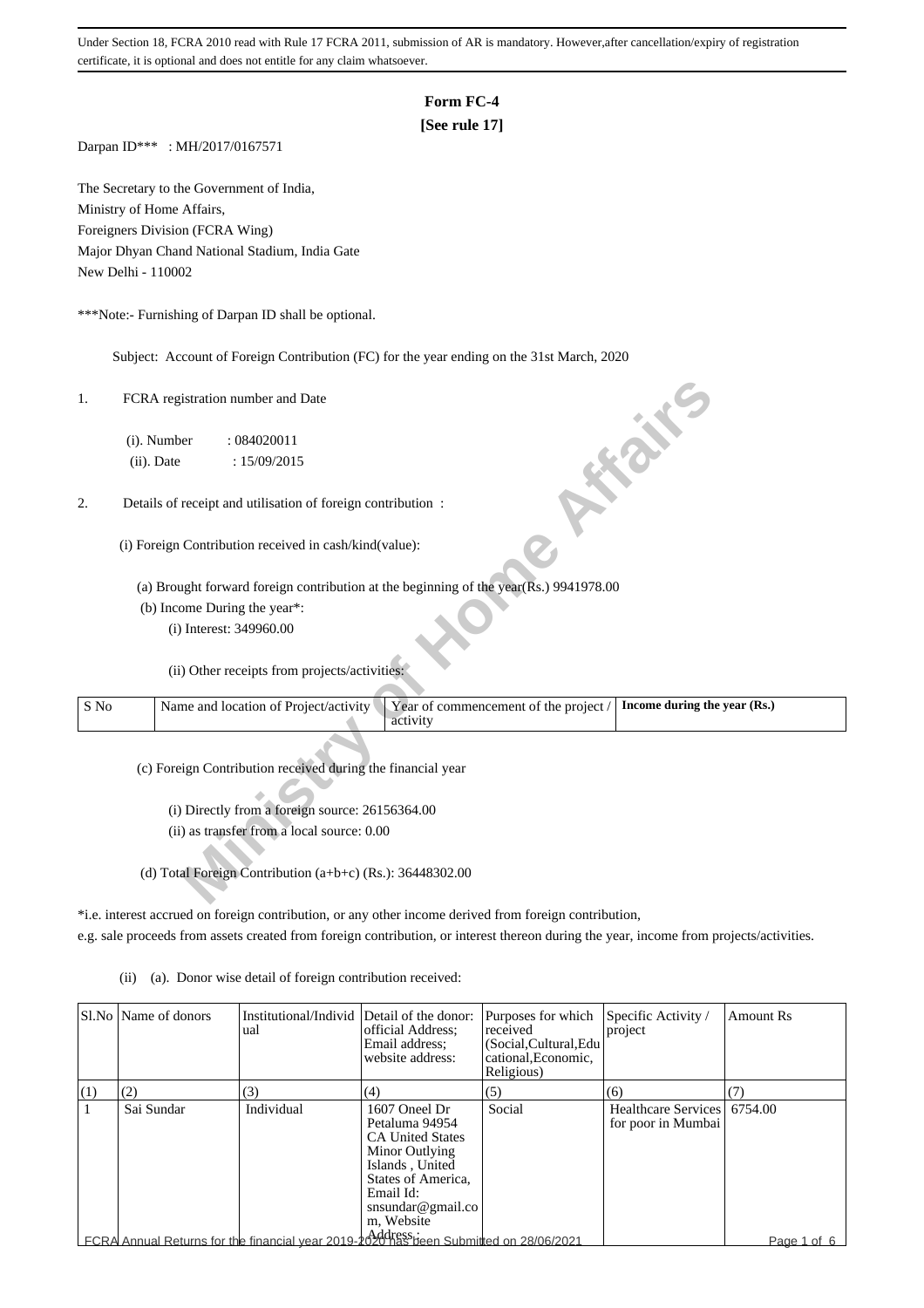|                | Sl.No Name of donors                               | Institutional/Individ Detail of the donor:<br>ual | official Address;<br>Email address;<br>website address:                                                                                                                                                                                   | Purposes for which<br>received<br>(Social, Cultural, Edu<br>cational, Economic,<br>Religious) | Specific Activity /<br>project                                               | <b>Amount Rs</b> |
|----------------|----------------------------------------------------|---------------------------------------------------|-------------------------------------------------------------------------------------------------------------------------------------------------------------------------------------------------------------------------------------------|-----------------------------------------------------------------------------------------------|------------------------------------------------------------------------------|------------------|
| 2              | Deepa Navani                                       | Individual                                        | 2S Ghia Mansion,<br>18 Carmichael<br>Road, Mumbai 400<br>026, United States<br>of America, Email<br>Id:<br>deepchatnavani@g<br>mail.com, Website<br>Address:                                                                              | Social                                                                                        | Healthcare Services<br>for poor in Mumbai                                    | 50000.00         |
| 3              | Suraj Sikka                                        | Individual                                        | 53-2460 Prince<br>Michael Dr,<br>Oakville Ontario<br>L6H0G8, Canada,<br>Email Id:<br>neerashyla@hotmai<br>l.com, Website<br>Address:                                                                                                      | Social                                                                                        | Healthcare Services<br>for poor in Mumbai                                    | 100000.00        |
| $\overline{4}$ | <b>BOSTON</b><br>CONSULTING<br><b>GROUP .INDIA</b> | Institutional                                     | 14th floor, Nariman<br>Bhavan 227,<br>Nariman Point,<br>Marine Lines,<br>Vinayak K Shah<br>Marg, Mumbai-<br>400021, United<br>States of America,<br>Email Id:<br>mumhelpdesk@bcg<br>.com, Website<br>Address:<br>https://www.bcg.co<br>m/ | Social                                                                                        | <b>Healthcare Services</b><br>for poor in<br>Mumbai.                         | 300000.00        |
| 5              | <b>GIVE</b> Foundation<br>Inc USA                  | Institutional                                     | PO Box 50876<br>Palo Alto, 94303<br>California CA,<br><b>United States of</b><br>America, Email Id:<br>partnership@givein<br>dia.org, Website<br>Address:<br>https://www.givein<br>dia.org/                                               | Social                                                                                        | Healthcare Services<br>for poor in<br>Mumbai.                                | 477109.00        |
| 6              | <b>DEVAL</b><br><b>SANGHAVI</b>                    | Individual                                        | F1, First floor,<br>Laxmi Woollen<br>Mills, Opp. G5a,<br>Shakti Mills Lane,<br>Mahalaxmi (W),<br>Mumbai 400011,<br>United States of<br>America, Email Id:<br>Deval@dasra.org,<br>Website Address:<br>https://www.dasra.<br>org/           | Social                                                                                        | Covid-19 Relief -<br>Keeping<br>Mumbaikars<br>nourished, safe and<br>healthy | 500000.00        |
| $\overline{7}$ | The UK Online<br><b>Giving Foundation</b>          | Institutional                                     | Unit 9 Cirencester<br>Office Park<br><b>Tetbury Road</b><br>Cirencester<br>Gloucestershire<br>GL7 6JJ U.K.,<br>United Kingdom,<br>Email Id:, Website<br>Address :<br>https://www.ukogf.<br>org                                            | Social                                                                                        | Healthcare Services<br>for poor in<br>Mumbai.                                | 797096.00        |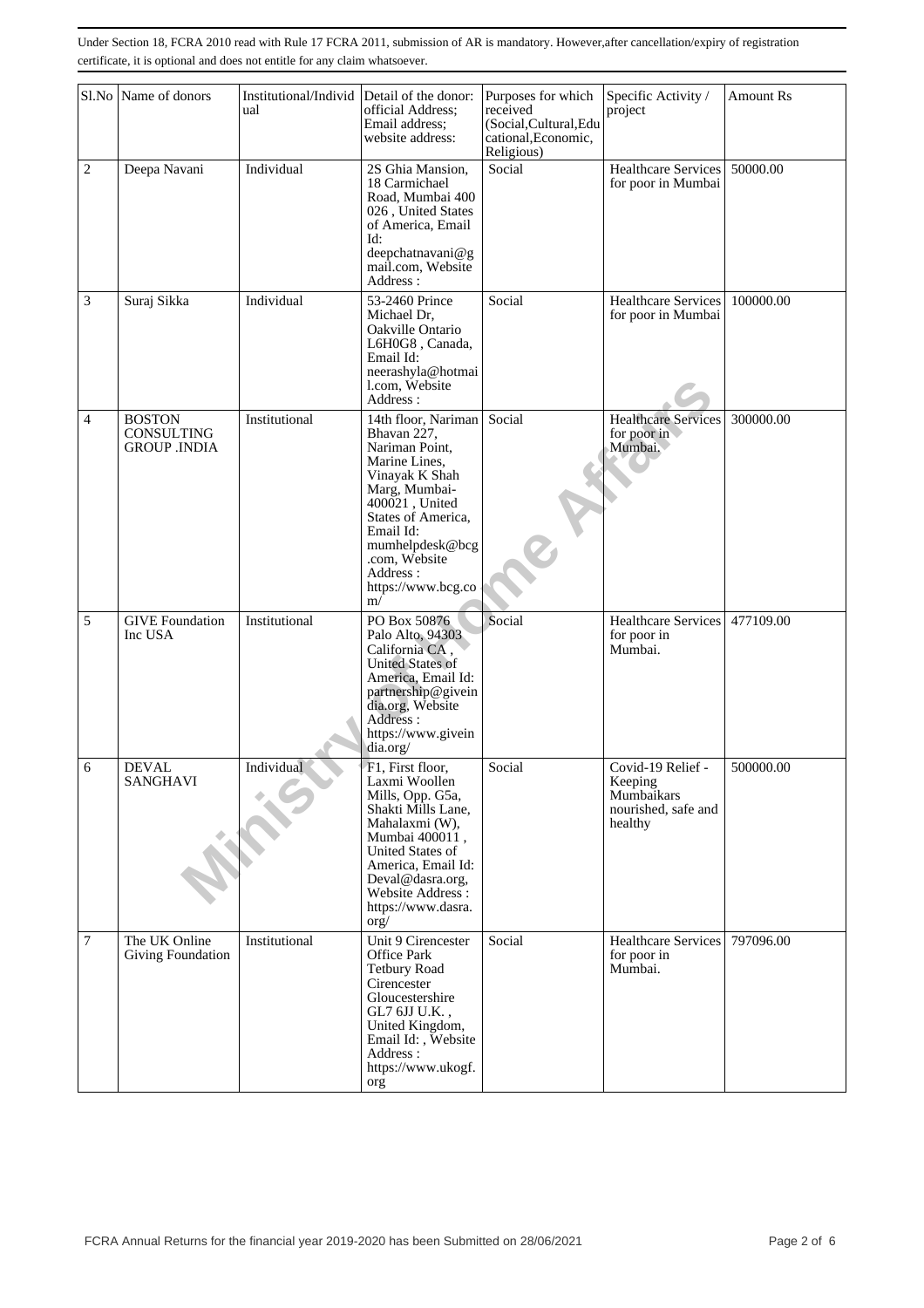| Sl.No | Name of donors                                                     | Institutional/Individ | Detail of the donor:                                                                                                                                                                                                         | Purposes for which                                                      | Specific Activity /                                                                                                                           | <b>Amount Rs</b> |
|-------|--------------------------------------------------------------------|-----------------------|------------------------------------------------------------------------------------------------------------------------------------------------------------------------------------------------------------------------------|-------------------------------------------------------------------------|-----------------------------------------------------------------------------------------------------------------------------------------------|------------------|
|       |                                                                    | ual                   | official Address;<br>Email address:<br>website address:                                                                                                                                                                      | received<br>(Social, Cultural, Edu<br>cational, Economic,<br>Religious) | project                                                                                                                                       |                  |
| 8     | General Atlantic<br>Private Limited                                | Institutional         | Level 19, Birla<br>Aurora, Dr Annie<br>Besant Road,<br>Worli, Mumbai -<br>400 030, United<br>States of America,<br>Email Id:<br>srastogi@generalatl<br>antic.com, Website<br>Address:<br>https://www.genera<br>latlantic.com | Social                                                                  | Healthcare Services<br>for poor in Mumbai                                                                                                     | 1339245.00       |
| 9     | <b>GMSP</b> Foundation                                             | Institutional         | Regent House,<br>Theobald Street,<br>Borehamwood,<br>Herts, WD6<br>4RS, United<br>Kingdom, United<br>Kingdom, Email<br>Id:<br>sonal@gmspfounda<br>tion.org, Website<br>Address:<br>http://www.gmspfo<br>undation.org/        | Social                                                                  | Covid-19 Relief -<br>Keeping<br>Mumbaikars<br>nourished, safe and<br>healthy                                                                  | 1799174.00       |
| 10    | Nomura Services<br>India Private<br>Limited                        | Institutional         | 10th Floor,<br>Nomura,<br>Hiranandani<br>Business Park,<br>Powai, Mumbai<br>400 076,<br>Singapore, Email<br>Id:<br>leon.dsouza@nomu<br>ra.com, Website<br>Address:<br>http://www.nomura<br>.com/                             | Social                                                                  | Preventive<br>Checkup and<br>Treatment of<br>school going<br>children of low<br>income households<br>in Parksite Vikhroli<br>W area of Mumbai | 4819473.00       |
| 11    | Give To Asia                                                       | Institutional         | 340 Pine Street,<br>Suite 501, San<br>Francisco, CA<br>94104, United<br>States of America,<br>Email Id:<br>programs@give2as<br>ia.org, Website<br>Address :<br>http://www.give2as<br>ia.org                                  | Social                                                                  | Awarness on<br>infection<br>prevention in<br>Mumbai                                                                                           | 7092412.00       |
| 12    | <b>United States</b><br>Agency for<br>International<br>Development | Institutional         | 1300, Pennsylvania<br>Avenue, NW,<br>Washington, DC<br>20523, United<br>States of America,<br>Email Id:<br>ariehm@usaid.gov,<br>Website Address:<br>https://www.usaid.<br>gov/                                               | Social                                                                  | A Cost effective<br>Scalable Self<br>sustainable Model<br>to Deliver Primary<br>Healthcare to<br><b>Urban Poor</b>                            | 8875101.00       |

#### (b) Cumulative purpose-wise amount of all foreign contribution donation received :

| Sl.No | Purpose | Amount                   |
|-------|---------|--------------------------|
|       | Social  | 56364.00<br>$20^{\circ}$ |

#### 3. Details of Utilization of foreign contribution:

(a) Details of activities/projects for which foreign contribution has been received and utilised (in rupees)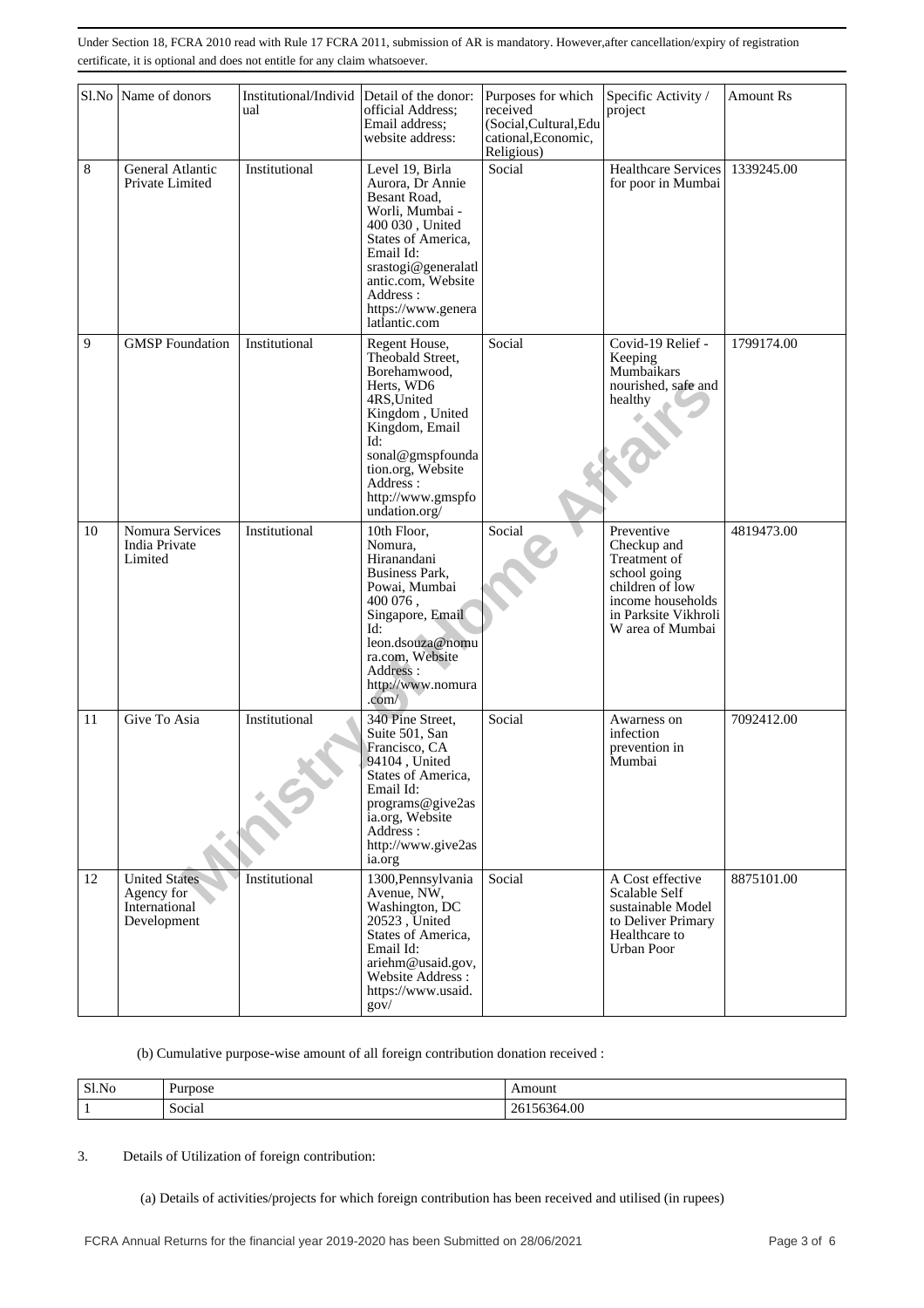| Sl. No.        | Address/L<br>Name of<br>Previous Balance<br>project/acti ocation<br>vity                                                          |                                                                                                                                                                  |                       |         | Receipt during the year                                                                                                                                                                         | Utilised |                           | Balance |                             |         |
|----------------|-----------------------------------------------------------------------------------------------------------------------------------|------------------------------------------------------------------------------------------------------------------------------------------------------------------|-----------------------|---------|-------------------------------------------------------------------------------------------------------------------------------------------------------------------------------------------------|----------|---------------------------|---------|-----------------------------|---------|
|                |                                                                                                                                   |                                                                                                                                                                  | In cash               | In Kind | In cash                                                                                                                                                                                         | In Kind  | In cash                   | In Kind | In cash                     | In Kind |
| (1)            | (2)                                                                                                                               | (3)                                                                                                                                                              | (4)                   | (5)     | (6)                                                                                                                                                                                             | (7)      | (8)                       | (9)     | (10)                        | (11)    |
| 1              | <b>USAID</b>                                                                                                                      | Mumbai<br>Mumbai<br>Maharasht<br>ra400065                                                                                                                        | 7797993.0<br>0        | 0.00    | 8875101.0<br>0                                                                                                                                                                                  | 0.00     | 8623244.0<br>$\Omega$     | 0.00    | 8049850.0<br>$\overline{0}$ | 0.00    |
| $\mathbf{2}$   | Pfizer<br>Malnutriti<br>on                                                                                                        | Pfizer<br>Infection<br>Mumbai<br>Maharasht<br>ra400065                                                                                                           | 6969961.0<br>$\Omega$ | 0.00    | 7092412.0<br>$\Omega$                                                                                                                                                                           | 0.00     | 6969961.0<br>$\Omega$     | 0.00    | 7092412.0<br>0              | 0.00    |
| 3              | Nomura-<br>Child<br>Health<br>Program                                                                                             | Shop No.<br>D18/8,<br>Road No.<br>2, BMC<br>colony,<br>Anandgad<br>Naka,<br>Parksite,<br>Vikhroli<br>W,<br>Mumbai-<br>400079.<br>Mumbai<br>Maharasht<br>ra400079 | 0.00                  | 0.00    | 4819473.0<br>$\Omega$                                                                                                                                                                           | 0.00     | 4819473.0<br>$\mathbf{0}$ | 0.00    | 0.00                        | 0.00    |
| $\overline{4}$ | Oracle<br>Mankhurd                                                                                                                | Bldg no<br>$24,$ $\bar{R}$ oom<br>no 750<br>ground<br>$\text{floor}, \text{P}$<br>M G<br>Colony,<br>Mankhurd<br>Mumbai<br>Maharasht<br>ra400043                  | 73383.00              | 0.00    | 0.00                                                                                                                                                                                            | 0.00     | 73383.00                  | 0.00    | 0.00                        | 0.00    |
| Total          |                                                                                                                                   |                                                                                                                                                                  | 14841337.<br>$00\,$   | 0.00    | 20786986.<br>00                                                                                                                                                                                 | 0.00     | 20486061.<br>$00\,$       | 0.00    | 15142262.<br>$00\,$         | 0.00    |
|                | (b) Details of utilisation of foreign contribution:                                                                               | (Regulation) Rules, 2011 (Rs.):8865416.00                                                                                                                        |                       |         | (i) Total Utilisation** for projects as per aims and objectives of the association $(Rs.)$ :22255608.00<br>(ii) Total administrative expenses as provided in rule 5 of the Foreign Contribution |          |                           |         |                             |         |
|                | ** It is affirmed that the utilisation of foreign contribution is not in contravention of the provisions contained in the Foreign |                                                                                                                                                                  |                       |         | $1.41$ ) A $\pm$ 2010 (42 $\pm$ 2010) and many neutral solving continue $0$ and action 12 $\pm$ 6ths. A starbight integralia states that                                                        |          |                           |         |                             |         |

- (ii) Total administrative expenses as provided in rule 5 of the Foreign Contribution
	- (Regulation) Rules, 2011 (Rs.) :8865416.00

\*\* It is affirmed that the utilisation of foreign contribution is not in contravention of the provisions contained in the Foreign Contribution(Regulation) Act, 2010 (42 of 2010) and more particularly in section 9 and section 12 of the Act which, inter-alia, states that the acceptance of foreign contribution is not likely to affect prejudicially

- (A) the soverignty and integrity of india; or.
- (B) the security, strategic, scientific or echnomic interest of the state; or

(C) the public interest; or

- (D) freedom or fairness of election to any legistature; or
- (E) friendly relations with any foreign state; or

(F) harmony between religious, racial, social, lingusitic or relgional groups, castes or communities.

(c) Total purchase of fresh assets (Rs.)

| N<br>1r<br>Jets<br>ota<br><b>OSE</b><br>ĸ,<br>ssociation<br>$\Omega$<br>пат<br>une<br>ОI<br>.<br>ланг<br>.<br>. . |  |
|-------------------------------------------------------------------------------------------------------------------|--|
|-------------------------------------------------------------------------------------------------------------------|--|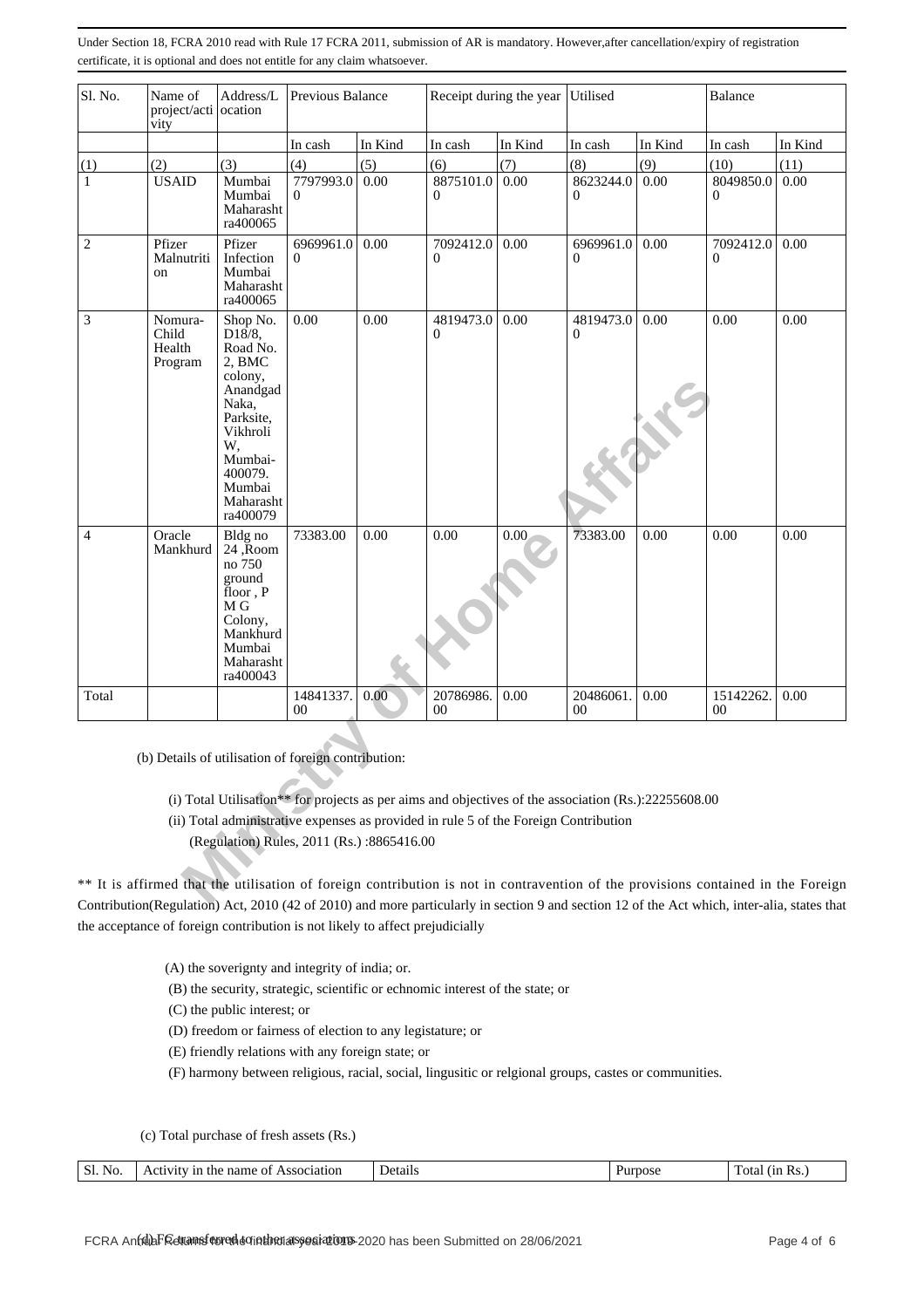| Sl.<br>No. | Aar<br>:1at10n<br>2880C1<br>*he<br>Οl | Date<br>. | ose<br>. | mount  |
|------------|---------------------------------------|-----------|----------|--------|
|            | ᠂                                     | ◡         |          | $\sim$ |

(e) Total utilisation In the year (Rs.)(b+c+d) 31121024.00

#### 4. Details Of unutilised foreign contribution:

(i) Total FC invested in term Deposits (Rs.):

| Sl. No. | Details                          | Total( in Rs.) |
|---------|----------------------------------|----------------|
| (i)     | Opening Balance of FD            | 8415106.00     |
| (ii)    | FD made during the year          | 23874000.00    |
| (iii)   | Less: realisation of previous FD | 31253889.00    |
|         | Closing balance of FD            | 1035217.00     |

- (b) in FC designated bank account: 15099760.00
- (c) in utilisation bank account(s): 119274.00
- 5. Details of foreigners as Key functionary/working/associated: 0
- 6. Details of Land and Building remained unutilised for more than two year:

| ' Sl. No. | Location of Land and<br>Building | Year of acquisition | Purpose of acquisition | Reason of unutilisation |
|-----------|----------------------------------|---------------------|------------------------|-------------------------|
|           | $\tilde{\phantom{a}}$<br>ے ا     | (3                  |                        |                         |

| (iii)                         |                 | Less: realisation of previous FD                                                                                                                               |                 |                         |            | 31253889.00            |             |             |                            |  |
|-------------------------------|-----------------|----------------------------------------------------------------------------------------------------------------------------------------------------------------|-----------------|-------------------------|------------|------------------------|-------------|-------------|----------------------------|--|
|                               |                 | Closing balance of FD                                                                                                                                          |                 |                         |            | 1035217.00             |             |             |                            |  |
|                               |                 | (ii) Balance of unutilised foreign contribution, in cash/bank, at the end of the year(Rs):                                                                     |                 |                         |            |                        |             |             |                            |  |
|                               |                 | $(a)$ Cash in hand: $0.00$                                                                                                                                     |                 |                         |            |                        |             |             |                            |  |
|                               |                 | (b) in FC designated bank account: 15099760.00                                                                                                                 |                 |                         |            |                        |             |             |                            |  |
|                               |                 | (c) in utilisation bank account(s): $119274.00$                                                                                                                |                 |                         |            |                        |             |             |                            |  |
| 5.                            |                 | Details of foreigners as Key functionary/working/associated: 0                                                                                                 |                 |                         |            |                        |             |             |                            |  |
| 6.                            |                 | Details of Land and Building remained unutilised for more than two year:                                                                                       |                 |                         |            |                        |             |             |                            |  |
| Sl. No.                       | <b>Building</b> | Location of Land and                                                                                                                                           |                 | Year of acquisition     |            | Purpose of acquisition |             |             | Reason of unutilisation    |  |
| (1)                           | (2)             |                                                                                                                                                                | (3)             |                         | (5)<br>(4) |                        |             |             |                            |  |
| (7)<br>Name of the<br>Bank    |                 | (a) Details of designated FC bank account for receipt of Foreign Contribution (As on 31st March of the year ending):<br><b>Branch Address</b><br>With pincode) | Phone No.       | E-mail                  |            | <b>IFSC Code</b>       | Account No. |             | Date of Opening<br>Account |  |
| (1)                           |                 | (2)                                                                                                                                                            | $(3)$ .         | (4)                     |            | (5)                    | (6)         |             | (7)                        |  |
| <b>STATE BANK</b><br>OF INDIA |                 | 11Sansad Marg,<br>New Delhi 110<br>001, New Delhi,<br>Delhi, Delhi                                                                                             | 011-23374050-71 | sbi.00691@sbi.c<br>o.in |            | SBIN0000691            |             | XXXXXXX5445 | 10/12/2020                 |  |
|                               |                 | (b) Details of all utilization bank accounts for utilization of Foregin Contribution (As on 31st March of the year ending)                                     |                 |                         |            |                        |             |             |                            |  |

| Name of the<br>Bank           | <b>Branch Address</b><br>With pincode)                                                                                                           | Phone No.   | E-mail                                        | <b>IFSC Code</b> | Account No  | Date of Opening<br>Account |
|-------------------------------|--------------------------------------------------------------------------------------------------------------------------------------------------|-------------|-----------------------------------------------|------------------|-------------|----------------------------|
| (1)                           | (2)                                                                                                                                              | (3).        | (4)                                           | (5)              | (6)         | (7)                        |
| <b>STATE BANK</b><br>OF INDIA | B-2, Shagun<br>Mall, Film City<br>Road, Next to<br>Dindoshi Bus<br>Depot, Malad<br>East, Mumbai<br>400 097,<br>Mumbai,<br>Maharashtra,<br>Mumbai | 22-28420660 | $\text{sbi.06055@sbi.c}$<br>$0.\overline{1}n$ | SBIN0006055      | XXXXXXX1215 | 15/02/2016                 |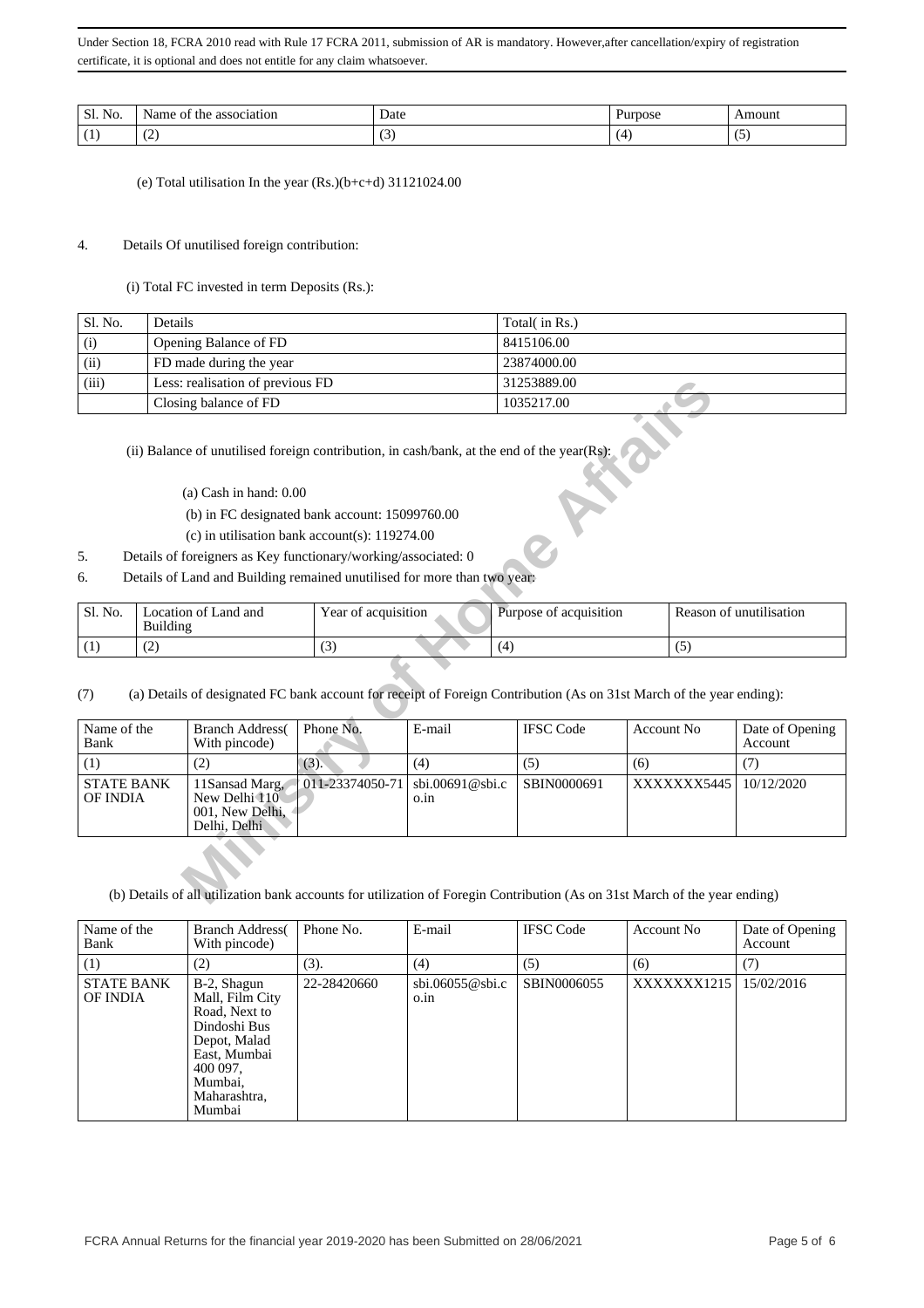| Name of the<br>Bank           | <b>Branch Address</b><br>With pincode)                                                                                                           | Phone No.   | E-mail                                        | <b>IFSC</b> Code | Account No  | Date of Opening<br>Account |
|-------------------------------|--------------------------------------------------------------------------------------------------------------------------------------------------|-------------|-----------------------------------------------|------------------|-------------|----------------------------|
| <b>STATE BANK</b><br>OF INDIA | B-2, Shagun<br>Mall, Film City<br>Road, Next to<br>Dindoshi Bus<br>Depot, Malad<br>East, Mumbai<br>400 097,<br>Mumbai,<br>Maharashtra,<br>Mumbai | 22-28420660 | $\text{sbi.06055@sbi.c}$<br>$0.\overline{1}n$ | SBIN0006055      | XXXXXXX1215 | 15/02/2016                 |

#### **Declaration**

I hereby declare that the above particulars furnished by me are true and correct

I also affirm that the receipt of foreign contribution and its utilization have not been violative of any of the provisions of the Foreign Contribution (Regulation) Act, 2010, rules, notifications/ orders issued there under from time to time and the foreign contribution was utilized for the purpose(s) for which the association was granted registration/ prior permission by the Central Government.

**Ministry of Home A.** 

SUNDEEP KAPILA [Name of the Chief Functionary (Chief Functionary)

(Seal of the Association)

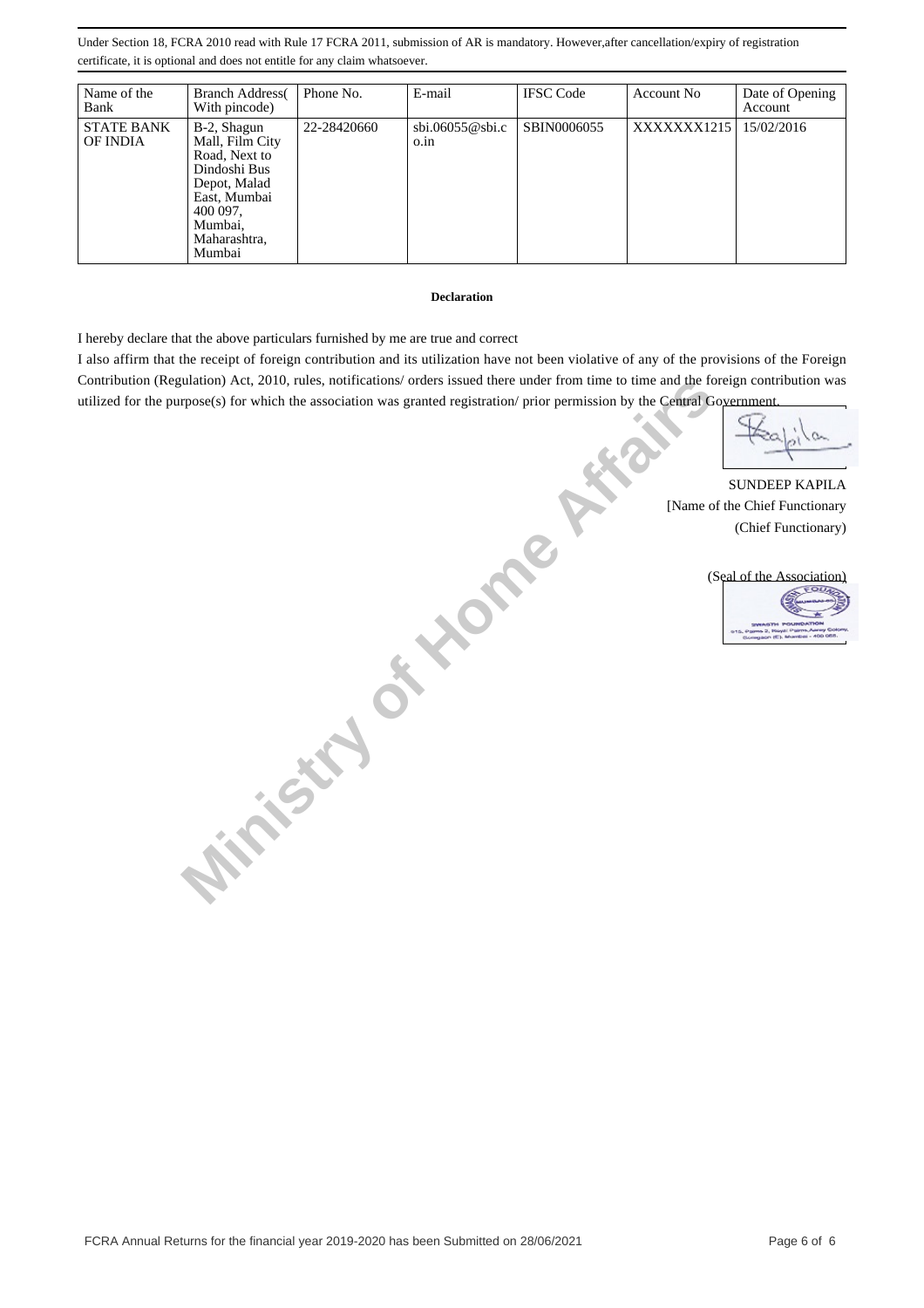#### **SWASTH FOUNDATION FCRA Balance Sheet as on 31.03.2020 (FCRA Registration No. 084020011 dt. 15.09.2015)**

|                                               |               |                   | (FCRA Registration No. 084020011 dt. 15.09.2015) |               |                 |
|-----------------------------------------------|---------------|-------------------|--------------------------------------------------|---------------|-----------------|
|                                               |               |                   |                                                  |               | (Amount in Rs.) |
| <b>LIABILITIES</b>                            | <b>AMOUNT</b> | <b>AMOUNT</b>     | <b>ASSETS</b>                                    | <b>AMOUNT</b> | <b>AMOUNT</b>   |
|                                               |               |                   | <b>Fixed Assets</b>                              |               |                 |
| <b>Other Earmarked Funds</b>                  |               |                   | Furniture & Fixture                              |               |                 |
| Grant from Give2Asia                          | 70,92,412     |                   | Less: Depreciation                               |               |                 |
| Nomura                                        |               | 70,92,412         |                                                  |               |                 |
|                                               |               |                   | Medical Equipment                                |               |                 |
|                                               |               |                   | Less: Depreciation                               |               |                 |
| <b>Current Liabilities:</b>                   |               |                   |                                                  |               |                 |
| Salaries & Contract Fees Payable              | 30,76,058     |                   | IT Equipment                                     |               |                 |
| Provident Fund payable                        | 6,17,832      |                   | Less: Depreciation                               |               |                 |
| <b>TDS Payable</b>                            | 5,34,752      |                   | <b>Advances</b>                                  |               |                 |
| Suppliers or Distributors Payable             | 4,25,231      |                   | <b>Advance for Expenses</b>                      | 2,000         |                 |
| Professional Tax Payable                      | 37,975        |                   | Deposit for Clinic receivable                    | 6,78,945      | 6,80,945        |
| <b>Expenses Payable</b>                       | 25,621        | 47,17,469         |                                                  |               |                 |
|                                               |               |                   | TDS receivable                                   |               | 1,34,053        |
| Income & Expenditure Account                  |               |                   | Investment in Fixed Deposit with SBI             |               | 10,35,217       |
| Opening Balance                               | 99,41,978     |                   | <b>Bank Interest Receivable</b>                  |               | 12,088          |
| Less :- Decifit from Income & Expenditure A/c | (46, 70, 522) | 52,71,456 Bank    |                                                  |               |                 |
|                                               |               |                   | State Bank of India - Receipt Account            | 1,50,99,760   |                 |
|                                               |               |                   | State Bank of India - Utilisation Account        | 1,19,274      | 1,52,19,034     |
|                                               |               |                   |                                                  |               |                 |
| Total                                         |               | 1,70,81,337 Total |                                                  |               | 1,70,81,337     |

As per our report of even date For Pritesh Mehta & Co. Chartered Accountants Firm Registration No. 115857W For Swasth Foundation

Pritesh Ashwin Mehta Digitally signed by Pritesh Ashwin Mehta Date: 2021.06.18 15:39:00 +05'30'

(Pritesh Mehta) Proprietor Membership No. 49593

MUMBAI DATED: 15th June 2021 UDIN:21049593AAAATV6092

GARIMA Digitally signed by KAPILA Date: 2021.06.19 GARIMA KAPILA 18:32:23 +05'30'

**Sundee** p Kapila Digitally signed by Sundeep Kapila Date: 2021.06.15 18:03:25 +05'30'

Trustee Trustee Trustee Garima Kapila **Sundeep Kapila** Sundeep Kapila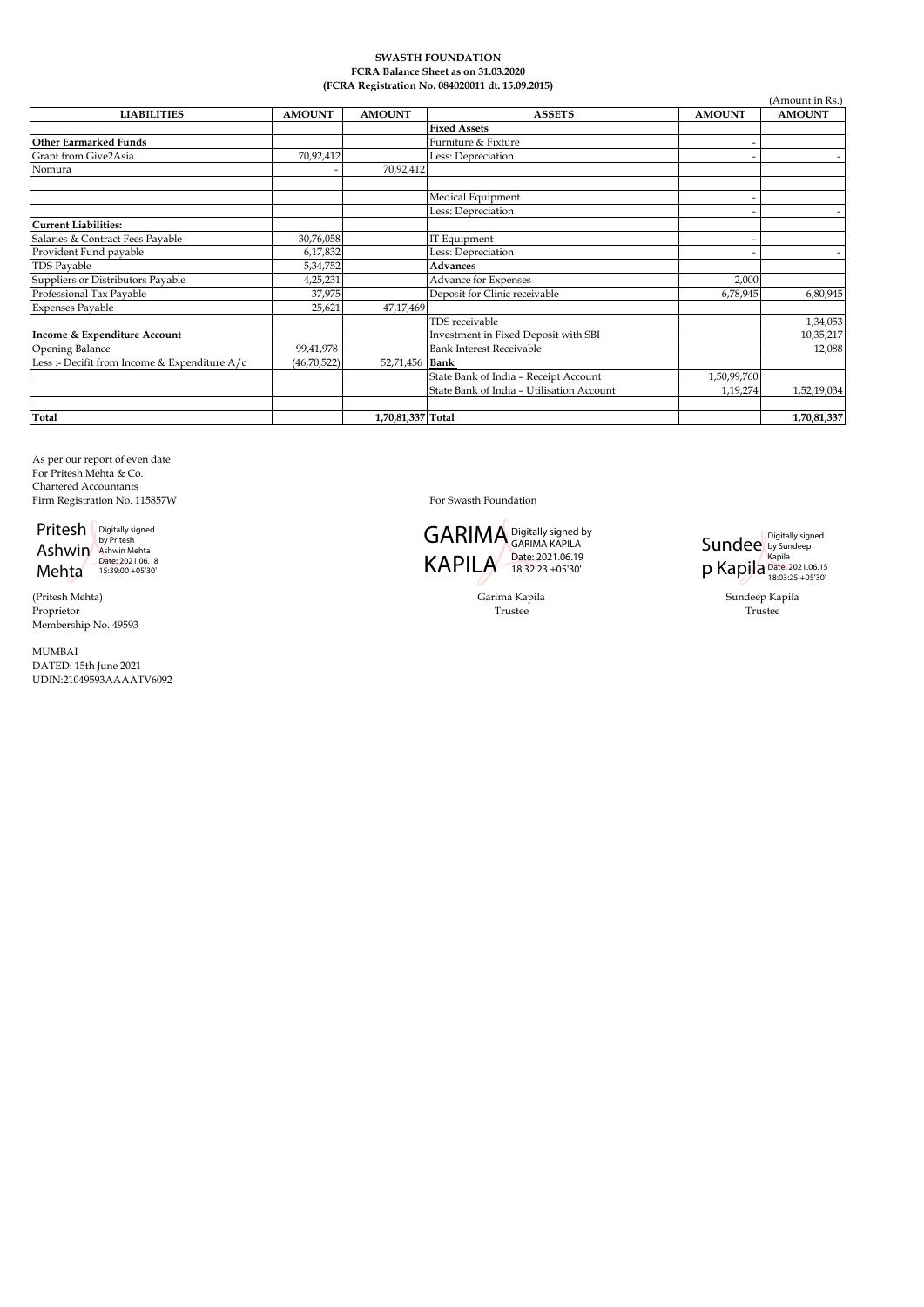# **SWASTH FOUNDATION FCRA Income & Expenditure Account for the year ended 31.03.2020 (FCRA Registration No. 084020011 dt. 15.09.2015)**

| (Amount in Rs.)                        |               |                   |                                            |               |               |  |
|----------------------------------------|---------------|-------------------|--------------------------------------------|---------------|---------------|--|
| <b>EXPENDITURE</b>                     | <b>AMOUNT</b> | <b>AMOUNT</b>     | <b>INCOME</b>                              | <b>AMOUNT</b> | <b>AMOUNT</b> |  |
| <b>Administrative Expenses</b>         |               |                   | <b>By Donation</b>                         |               | 2,61,00,542   |  |
| To Salaries Office Staff               |               |                   | 70,69,006 By Income from other sources     |               |               |  |
| To Office Expenses                     |               |                   | 6,78,401 Bank Interest                     | 3,39,351      |               |  |
| To Travel Expenses Office              |               |                   | 4,45,777 Bank Interest Interest Receivable | 10,609        | 3,49,960      |  |
| <b>To Professional Fees</b>            |               | 3,46,699          |                                            |               |               |  |
| To Office Rent & Maintenance           |               | 3,25,533          |                                            |               |               |  |
|                                        |               |                   | BY Deficit carried over to Balance Sheet   |               | 46,70,522     |  |
| <b>Program Expenses</b>                |               |                   |                                            |               |               |  |
| To Salaries Field Staff                |               | 1,18,59,861       |                                            |               |               |  |
| To Field Facilities Expenses           |               | 51,26,592         |                                            |               |               |  |
| To PPE Material                        |               | 22,38,493         |                                            |               |               |  |
| To Field Staff Travel and Meeting Food |               | 9,13,771          |                                            |               |               |  |
| To Pathlab Operating Expenses          |               | 8,68,868          |                                            |               |               |  |
| To Dental Support Operating Expenses   |               | 6,90,724          |                                            |               |               |  |
| To Medical Supplies & Instruments      |               | 3,14,409          |                                            |               |               |  |
| To Prescription Glasses                |               | 2,00,952          |                                            |               |               |  |
| To Field Marking Expenses              |               | 41,939            |                                            |               |               |  |
|                                        |               |                   |                                            |               |               |  |
| <b>TOTAL</b>                           |               | 3,11,21,024 TOTAL |                                            |               | 3,11,21,024   |  |

As per our report of even date For Pritesh Mehta & Co. Chartered Accountants For Swasth Foundation Firm Registration No. 115857W

Pritesh Ashwin

Mehta Digitally signed by Pritesh Ashwin Mehta Date: 2021.06.18 15:39:22 +05'30'

(Pritesh Mehta) Proprietor Membership No. 49593

MUMBAI DATED: 15th June 2021 UDIN:21049593AAAATV6092



Garima Kapila Sundeep Kapila



Trustee Trustee